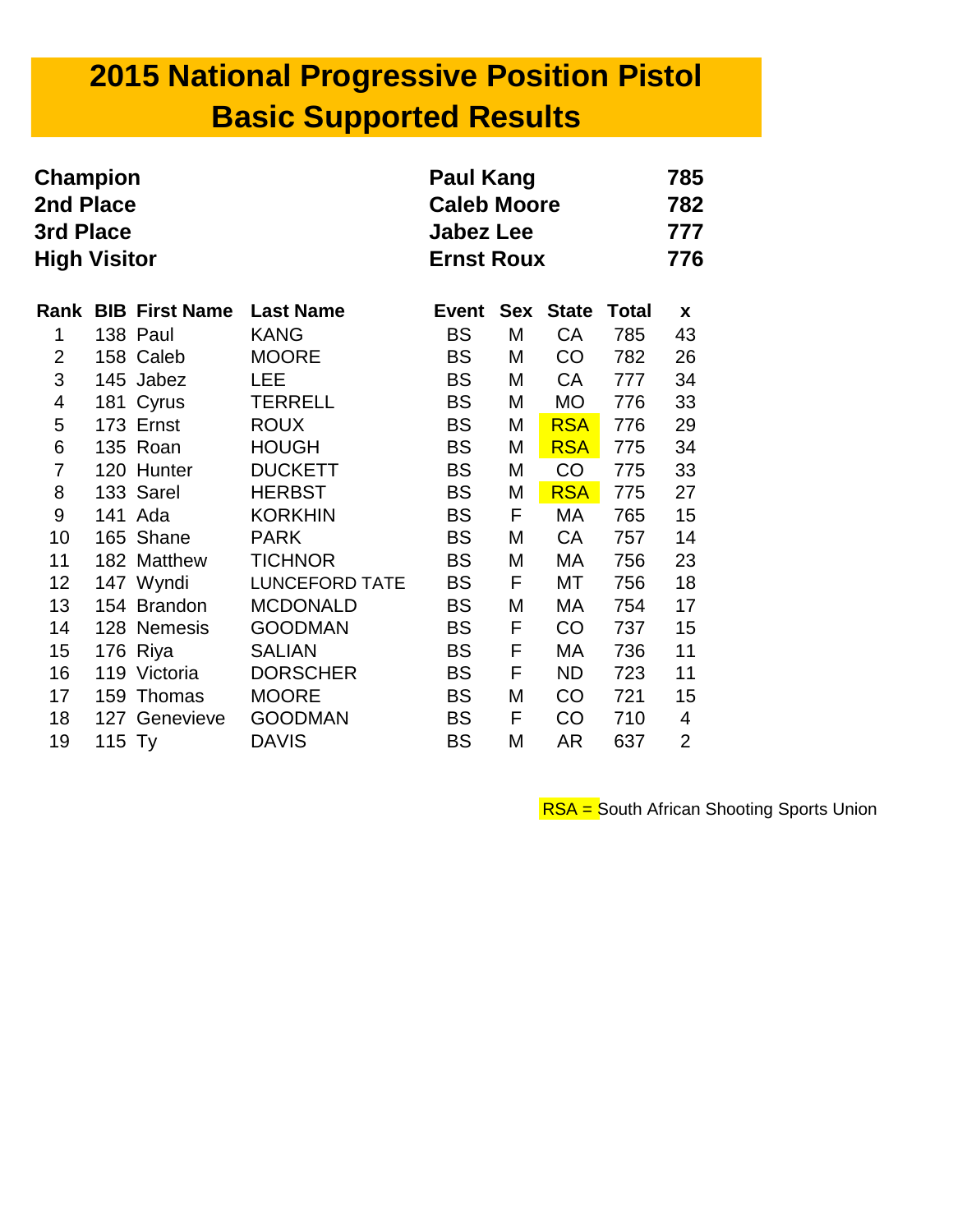## **2015 National Progressive Position Pistol Standing Supported Results**

| Champion<br>2nd Place<br>3rd Place<br><b>High Visitor</b> |         |                            | <b>Allison Park</b><br><b>Luke Kucera</b><br><b>Jenna Frederick</b><br><b>Tharian Opperman</b> |           |            |              |       |                |
|-----------------------------------------------------------|---------|----------------------------|------------------------------------------------------------------------------------------------|-----------|------------|--------------|-------|----------------|
|                                                           |         | <b>Rank BIB First Name</b> | <b>Last Name</b>                                                                               | Event     | <b>Sex</b> | <b>State</b> | Total | X              |
| 1                                                         |         | 161 Tharina                | <b>OPPERMAN</b>                                                                                | SS        | F          | <b>RSA</b>   | 723   | 11             |
| $\overline{2}$                                            |         | 134 De Marco               | <b>HOLTZHAUSEN</b>                                                                             | SS        | M          | <b>RSA</b>   | 694   | 4              |
| 3                                                         |         | 160 Anton                  | <b>OLDE OLTHOF</b>                                                                             | SS        | М          | <b>RSA</b>   | 684   | 6              |
| 4                                                         |         | 163 Allison                | <b>PARK</b>                                                                                    | SS        | F          | CA           | 663   | 7              |
| 5                                                         |         | 142 Luke                   | <b>KUCERA</b>                                                                                  | SS        | M          | <b>CO</b>    | 650   | 5              |
| 6                                                         |         | 124 Jenna                  | <b>FREDERICK</b>                                                                               | SS        | F          | AR           | 647   | $\overline{2}$ |
| $\overline{7}$                                            |         | 110 Alexandro              | <b>CHOI</b>                                                                                    | SS        | M          | CO           | 612   | 1              |
| 8                                                         |         | 170 Nathaniel              | <b>PORTER</b>                                                                                  | SS        | M          | <b>CO</b>    | 594   | 3              |
| 9                                                         |         | 152 Gabriel                | <b>MATNOG</b>                                                                                  | SS        | Μ          | МA           | 578   | 4              |
| 10                                                        |         | 122 Jeth                   | <b>FOGG</b>                                                                                    | SS        | Μ          | <b>CO</b>    | 575   | $\overline{2}$ |
| 11                                                        | 136 Ian |                            | <b>HUNTER</b>                                                                                  | <b>SS</b> | Μ          | CO           | 569   | 3              |
| 12 <sub>2</sub>                                           |         | 137 Darby                  | <b>JONES</b>                                                                                   | SS        | F          | AR           | 554   | 3              |
| 13                                                        |         | 146 William                | LINN III                                                                                       | SS        | M          | CO           | 552   | 3              |
| 14                                                        |         | 102 Emily                  | <b>BANKS</b>                                                                                   | <b>SS</b> | F          | AR           | 546   | $\overline{2}$ |
| 15 <sub>2</sub>                                           |         | 157 Teegan                 | <b>MEYERS</b>                                                                                  | <b>SS</b> | M          | <b>CO</b>    | 541   | 1              |
| 16                                                        |         | 111 Andrew                 | <b>CONVERSE</b>                                                                                | SS        | М          | <b>CO</b>    | 453   | 0              |
| 17                                                        |         | 105 Ivalynn                | <b>BRANUM</b>                                                                                  | SS        | F          | AR.          | 401   | 1              |

**RSA** = South African Shooting Sports Union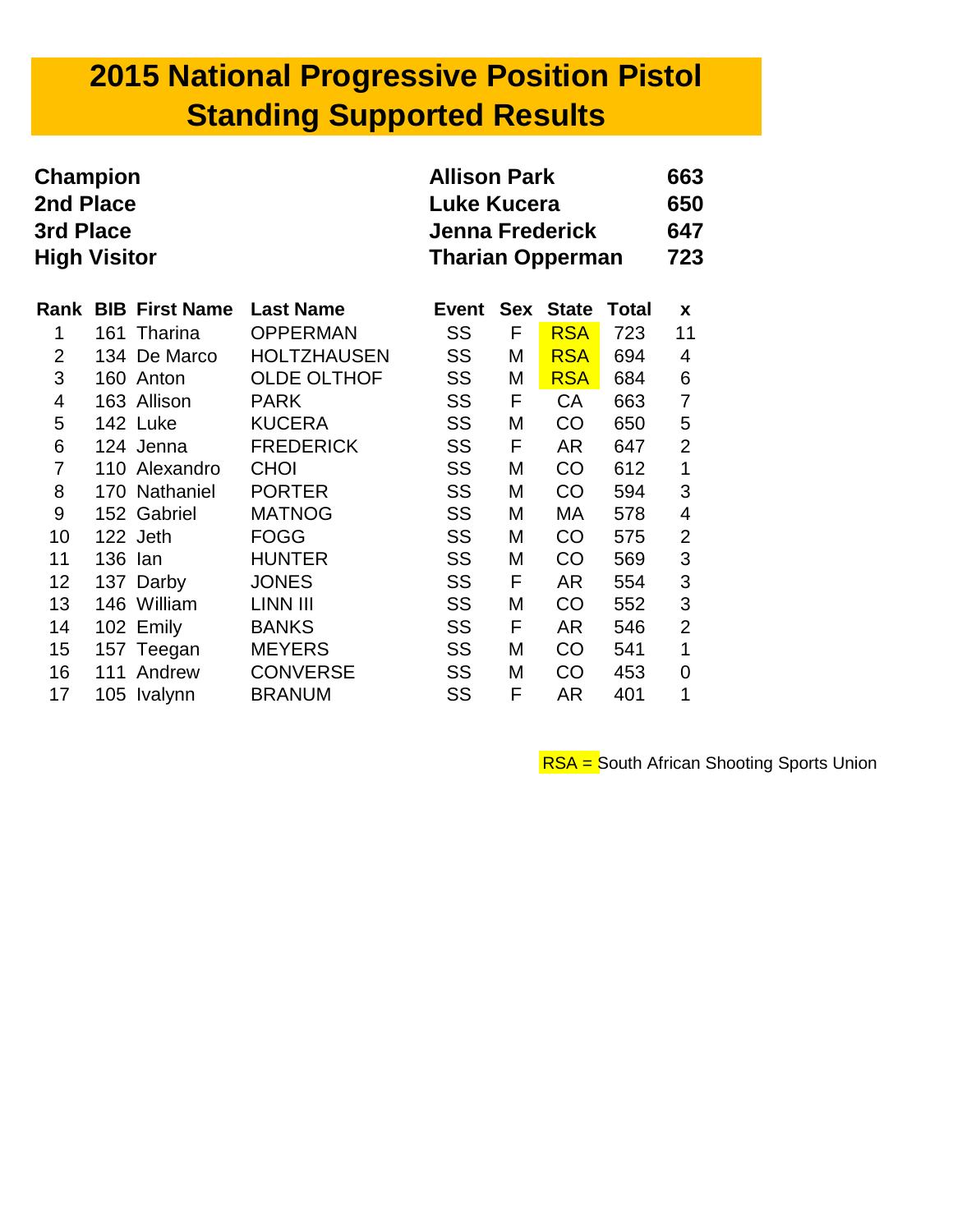## **2015 National Progressive Position Pistol Men International Standing Results**

| <b>Men Champion</b><br><b>Men 2nd Place</b><br><b>Men 3rd Place</b><br><b>Sub Junior Champion</b><br><b>Sub Junior 2nd Place</b><br><b>Sub Junior 3rd Place</b> |  |                            | <b>Anthony McCollum</b><br><b>Charles Platt</b><br><b>Jack Seifert</b>   |                       |   |                  |              |                |           |          | 754<br>738<br>725 |              |
|-----------------------------------------------------------------------------------------------------------------------------------------------------------------|--|----------------------------|--------------------------------------------------------------------------|-----------------------|---|------------------|--------------|----------------|-----------|----------|-------------------|--------------|
|                                                                                                                                                                 |  |                            | <b>Bryston McPherson</b><br><b>David Lee</b><br><b>Nicholas Dorscher</b> |                       |   |                  |              |                |           |          | 672<br>663<br>660 |              |
| <b>High Visitor</b>                                                                                                                                             |  |                            |                                                                          | <b>Claudio Surmon</b> |   |                  |              |                |           |          |                   | 690          |
|                                                                                                                                                                 |  | <b>Rank BIB First Name</b> | <b>Last Name</b>                                                         | <b>Event</b>          |   | <b>Sex State</b> | <b>Total</b> | X              | <b>SO</b> | Final F1 |                   | <b>Total</b> |
| 1                                                                                                                                                               |  | 153 Anthony                | <b>MCCOLLUM</b>                                                          | <b>IS</b>             | M | <b>MO</b>        | 746          | 13             |           | 195.0    | 8                 | 754          |
| $\overline{2}$                                                                                                                                                  |  | 168 Charles                | <b>PLATT</b>                                                             | IS                    | M | CO               | 731          | 9              |           | 189.4    | $\overline{7}$    | 738          |
| 3                                                                                                                                                               |  | 177 Jack                   | <b>SEIFERT</b>                                                           | IS                    | M | МA               | 721          | 11             |           | 127.7    | 4                 | 725          |
| 4                                                                                                                                                               |  | 139 Chris                  | <b>KIM</b>                                                               | IS                    | M | <b>CA</b>        | 722          | 8              |           | 87.2     | $\overline{2}$    | 724          |
| 5                                                                                                                                                               |  | 267 Vladlen                | <b>VRONSKY</b>                                                           | IS                    | M | МA               | 720          | 6              |           | 106.9    | 3                 | 723          |
| 6                                                                                                                                                               |  | 178 Luke                   | <b>SIMON</b>                                                             | IS                    | M | <b>ND</b>        | 717          | 5              |           | 168.5    | 6                 | 723          |
| $\overline{7}$                                                                                                                                                  |  | 167 Dustyn                 | <b>PERKINS</b>                                                           | IS                    | M | <b>AR</b>        | 714          | 5              | 49.5      | 148.1    | 5                 | 719          |
| 8                                                                                                                                                               |  | 104 Kevin                  | <b>BENNETT</b>                                                           | IS                    | M | МA               | 717          | 9              |           | 65.7     | 1                 | 718          |
| 9                                                                                                                                                               |  | 130 Taylor                 | <b>GUEST</b>                                                             | IS                    | M | CO               | 714          | 4              | 44.4      |          |                   | 714          |
| 10                                                                                                                                                              |  | 126 Samuel                 | <b>GENS</b>                                                              | IS                    | M | МA               | 701          | 3              |           |          |                   | 701          |
| 11                                                                                                                                                              |  | 131 Zachary                | <b>GUEST</b>                                                             | IS                    | M | CO               | 701          | 3              |           |          |                   | 701          |
| 12                                                                                                                                                              |  | 125 Cian                   | <b>GANLY</b>                                                             | IS                    | M | MA               | 693          | 6              |           |          |                   | 693          |
| 13                                                                                                                                                              |  | 180 Claudio                | <b>SURMON</b>                                                            | IS                    | M | <b>RSA</b>       | 690          | 9              |           |          |                   | 690          |
| 14                                                                                                                                                              |  | 116 John                   | <b>DONIEC</b>                                                            | <b>IS</b>             | M | CO               | 677          | 4              |           |          |                   | 677          |
| 15                                                                                                                                                              |  | 156 Bryston                | <b>MCPHERSON</b>                                                         | Jr IS                 | M | CO               | 672          | 4              |           |          |                   | 672          |
| 16                                                                                                                                                              |  | 140 Madison                | <b>KIM</b>                                                               | <b>IS</b>             | M | <b>CA</b>        | 670          | 4              |           |          |                   | 670          |
| 17                                                                                                                                                              |  | 129 Nicholas               | <b>GUEST</b>                                                             | IS                    | M | CO               | 667          | 3              |           |          |                   | 667          |
| 18                                                                                                                                                              |  | 121 Eric                   | <b>ECKENROTH</b>                                                         | IS                    | M | CO               | 665          | 5              |           |          |                   | 665          |
| 19                                                                                                                                                              |  | 171 Tiaan                  | <b>PRIEM</b>                                                             | IS                    | M | <b>RSA</b>       | 663          | 5              |           |          |                   | 663          |
| 20                                                                                                                                                              |  | 144 David                  | LEE                                                                      | Jr IS                 | M | <b>CA</b>        | 663          | 5              |           |          |                   | 663          |
| 21                                                                                                                                                              |  | 118 Nicholas               | <b>DORSCHER</b>                                                          | Jr IS                 | M | <b>ND</b>        | 660          | 8              |           |          |                   | 660          |
| 22                                                                                                                                                              |  | 155 Jayson                 | <b>MCGAUGH</b>                                                           | Jr IS                 | M | AR               | 650          | $\overline{2}$ |           |          |                   | 650          |
| 23                                                                                                                                                              |  | 179 Lucas                  | <b>STECKLER</b>                                                          | <b>IS</b>             | M | <b>ND</b>        | 648          | 5              |           |          |                   | 648          |
| 24                                                                                                                                                              |  | 108 Justin                 | <b>CHEN</b>                                                              | IS                    | M | CO               | 632          | $\overline{2}$ |           |          |                   | 632          |
| 25                                                                                                                                                              |  | 175 Kyle                   | <b>RUSSELL</b>                                                           | IS                    | M | AR               | 631          | 1              |           |          |                   | 631          |
| 26                                                                                                                                                              |  | 151 Dylan                  | <b>MARKWARDT</b>                                                         | Jr IS                 | M | <b>ND</b>        | 613          | $\overline{2}$ |           |          |                   | 613          |
| 27                                                                                                                                                              |  | 103 Ryan                   | <b>BEALLIS</b>                                                           | <b>IS</b>             | M | AR               | 613          | 1              |           |          |                   | 613          |
| 28                                                                                                                                                              |  | 113 Ethan                  | <b>CRIST</b>                                                             | <b>IS</b>             | M | <b>MO</b>        | 582          | 1              |           |          |                   | 582          |
| 29                                                                                                                                                              |  | 174 Andrew                 | <b>RUSSELL</b>                                                           | Jr IS                 | M | AR               | 410          | 0              |           |          |                   | 410          |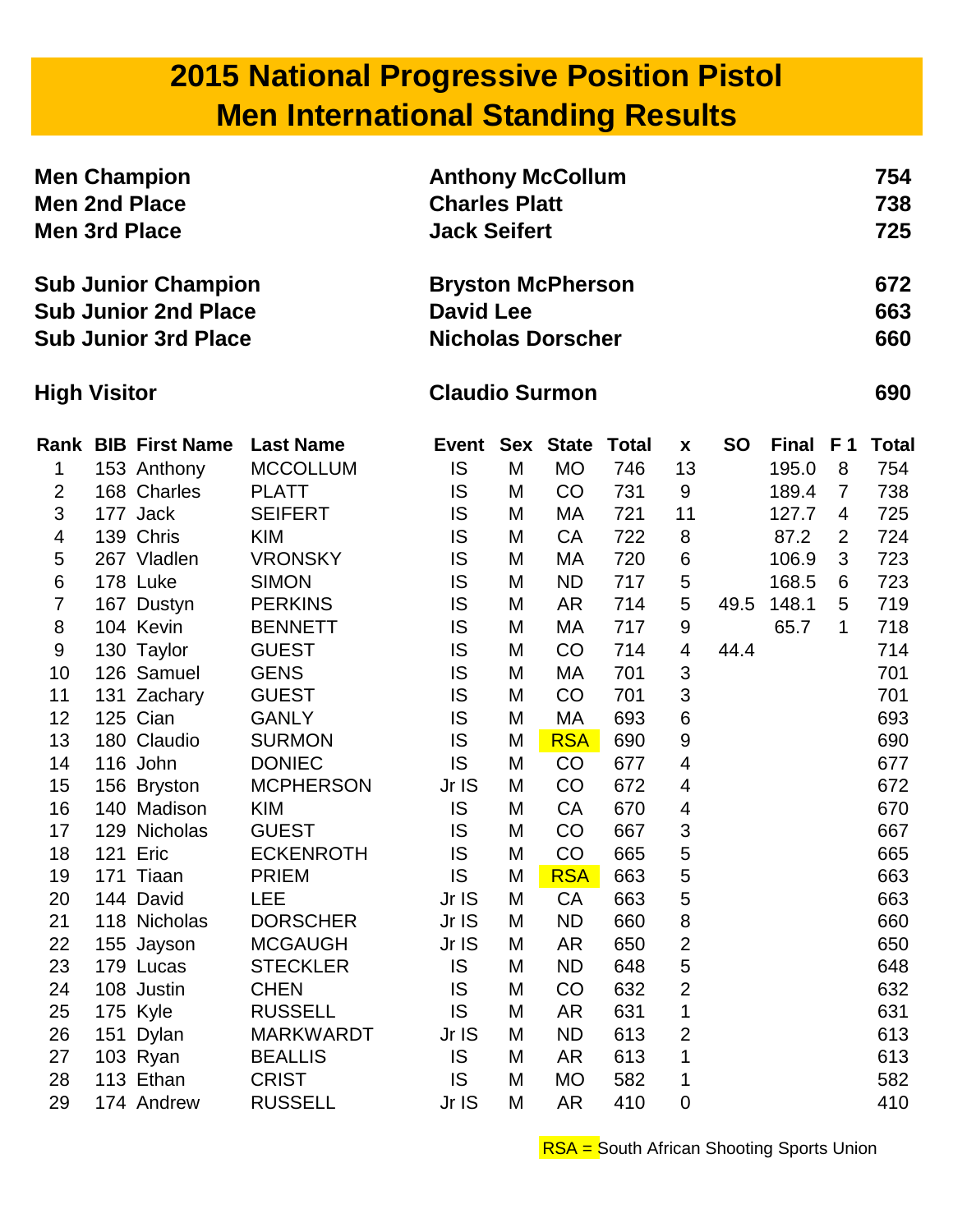## **2015 National Progressive Position Pistol Women International Standing Results**

| <b>Women Champion</b><br><b>Women 2nd Place</b><br><b>Women 3rd Place</b> |          |                            | Keli Manegdeg<br><b>Rachel Cantrell</b><br><b>Alexa Halverson</b> |              |              |              |              |                |              | 738<br>727<br>725 |              |
|---------------------------------------------------------------------------|----------|----------------------------|-------------------------------------------------------------------|--------------|--------------|--------------|--------------|----------------|--------------|-------------------|--------------|
|                                                                           |          | <b>Rank BIB First Name</b> | <b>Last Name</b>                                                  | <b>Event</b> | <b>Sex</b>   | <b>State</b> | <b>Total</b> | $\mathbf x$    | <b>Final</b> | F <sub>1</sub>    | <b>Total</b> |
| 1                                                                         | 150 Keli |                            | <b>MANEGDEG</b>                                                   | IS           | $\mathsf{F}$ | CO           | 730          | 11             | 187.9        | 8                 | 738          |
| $\overline{2}$                                                            |          | 107 Rachel                 | <b>CANTRELL</b>                                                   | IS           | F            | ID           | 720          | 12             | 186.7        | $\overline{7}$    | 727          |
| 3                                                                         |          | 132 Alexa                  | <b>HALVERSON</b>                                                  | IS           | $\mathsf F$  | CO           | 722          | 5              | 106.4        | 3                 | 725          |
| 4                                                                         |          | 149 Isabel                 | <b>MACAULAY</b>                                                   | IS           | F            | МA           | 718          | 10             | 164.6        | 6                 | 724          |
| 5                                                                         |          | 266 Caroline               | <b>TROMBLEY</b>                                                   | IS           | F            | МA           | 717          | 14             | 64.5         | 1                 | 718          |
| 6                                                                         |          | 172 Sophie                 | <b>ROPER</b>                                                      | IS           | F            | <b>KS</b>    | 706          | 5              | 145.1        | 5                 | 711          |
| $\overline{7}$                                                            |          | 166 Tana                   | <b>PEARSON</b>                                                    | IS           | $\mathsf{F}$ | <b>KS</b>    | 703          | 9              | 88.6         | $\overline{2}$    | 705          |
| 8                                                                         |          | 269 Nicole                 | <b>YIM</b>                                                        | IS           | $\mathsf F$  | <b>CA</b>    | 696          | 6              | 126.2        | 4                 | 700          |
| 9                                                                         |          | 268 Catherine              | <b>YIM</b>                                                        | IS           | F            | CA           | 694          | 10             |              |                   | 694          |
| 10                                                                        |          | 162 Kaitlin                | <b>PANOWICZ</b>                                                   | IS           | F            | <b>NE</b>    | 683          | 11             |              |                   | 683          |
| 11                                                                        |          | 114 Chyanne                | <b>DAVIS</b>                                                      | IS           | F            | <b>MO</b>    | 675          | 11             |              |                   | 675          |
| 12                                                                        |          | 109 Esther                 | <b>CHOE</b>                                                       | IS           | F            | CA           | 674          | 5              |              |                   | 674          |
| 13                                                                        |          | 164 Angela                 | <b>PARK</b>                                                       | IS           | F            | CA           | 671          | 9              |              |                   | 671          |
| 14                                                                        |          | 169 Rebecca                | <b>PLATT</b>                                                      | IS           | F            | CO           | 669          | 8              |              |                   | 669          |
| 15                                                                        |          | 123 Antoinette             | <b>FOUCHE</b>                                                     | IS           | F            | <b>RSA</b>   | 649          | $\overline{2}$ |              |                   | 649          |
| 16                                                                        | 270      | Chantal                    | <b>KELLEY</b>                                                     | IS           | F            | МA           | 646          | 3              |              |                   | 646          |
| 17                                                                        |          | 106 Olivia                 | <b>BRANUM</b>                                                     | Jr IS        | F            | <b>AR</b>    | 586          | 1              |              |                   | 586          |
| 18                                                                        |          | 117 Julia                  | <b>DONIEC</b>                                                     | IS           | F            | CO           | 579          | 5              |              |                   | 579          |
| 19                                                                        | 143      | Christina                  | <b>LEE</b>                                                        | IS           | F            | CA           | 569          | 1              |              |                   | 569          |
| 20                                                                        |          | 112 Elizabeth              | <b>CRIST</b>                                                      | IS           | F            | <b>MO</b>    | 516          | $\mathbf 0$    |              |                   | 516          |
| 21                                                                        |          | 148 Aileen                 | МA                                                                | IS           | F            | CO           | 425          | 0              |              |                   | 425          |

RSA = South African Shooting Sports Union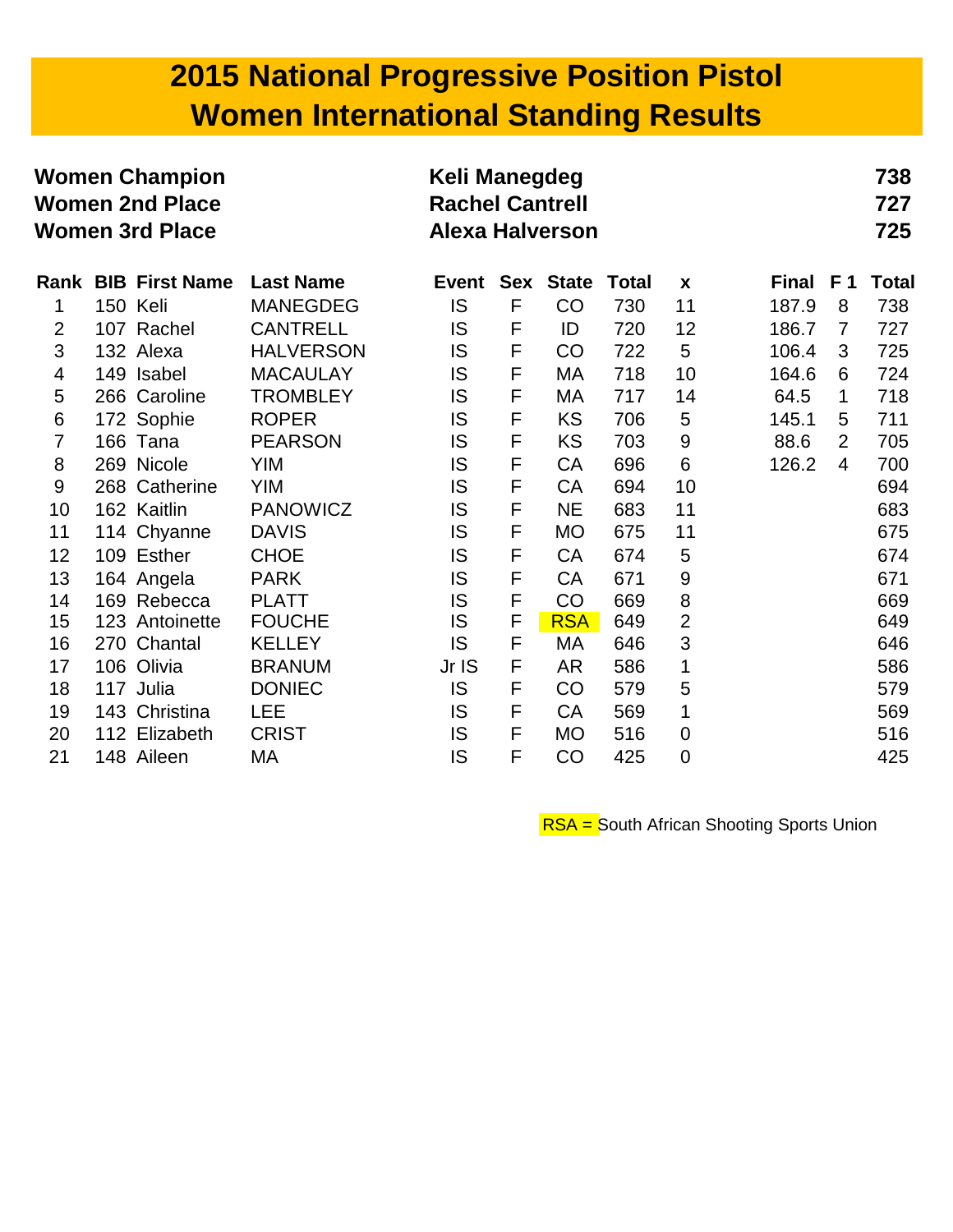#### **2015 PPP Team Results Supported**

| 1st |     |                | <b>Bridge Diamond</b>         |           |      |
|-----|-----|----------------|-------------------------------|-----------|------|
|     | 138 | Paul           | <b>KANG</b>                   | BS        | 785  |
|     | 145 | Jabez          | LEE                           | <b>BS</b> | 777  |
|     | 165 | Shane          | <b>PARK</b>                   | <b>BS</b> | 757  |
|     |     |                |                               |           | 2319 |
| 2nd |     |                | <b>NTCSC Blue</b>             |           |      |
|     | 120 | Hunter         | <b>DUCKETT</b>                | <b>BS</b> | 775  |
|     | 158 | Caleb          | <b>MOORE</b>                  | <b>BS</b> | 782  |
|     | 159 | Thomas         | <b>MOORE</b>                  | <b>BS</b> | 721  |
|     |     |                |                               |           | 2278 |
| 3rd |     |                | Red                           |           |      |
|     | 152 | Gabriel        | <b>MATNOG</b>                 | SS        | 578  |
|     | 176 | Riya           | <b>SALIAN</b>                 | <b>BS</b> | 736  |
|     | 182 | <b>Matthew</b> | <b>TICHNOR</b>                | <b>BS</b> | 756  |
|     |     |                |                               |           | 2070 |
| 4th |     |                | <b>SANSSU's Baby Boks</b>     |           |      |
|     | 173 | Ernst          | <b>ROUX</b>                   | <b>BS</b> | 776  |
|     | 135 | Roan           | <b>HOUGH</b>                  | <b>BS</b> | 775  |
|     | 133 | Sarel          | <b>HERBST</b>                 | <b>BS</b> | 775  |
|     |     |                |                               |           | 2326 |
| 5th |     |                | <b>NTCSC Purple</b>           |           |      |
|     | 127 | Genevieve      | <b>GOODMAN</b>                | BS        | 710  |
|     | 128 | <b>Nemesis</b> | <b>GOODMAN</b>                | <b>BS</b> | 737  |
|     | 170 | Nathaniel      | <b>PORTER</b>                 | SS        | 594  |
|     |     |                |                               |           | 2041 |
| 6th |     |                | <b>Natural State Diamonds</b> |           |      |
|     | 137 | Darby          | <b>JONES</b>                  | <b>SS</b> | 554  |
|     | 124 | Jenna          | <b>FREDERICK</b>              | SS        | 647  |
|     | 102 | Emily          | <b>BANKS</b>                  | SS        | 546  |
|     |     |                |                               |           |      |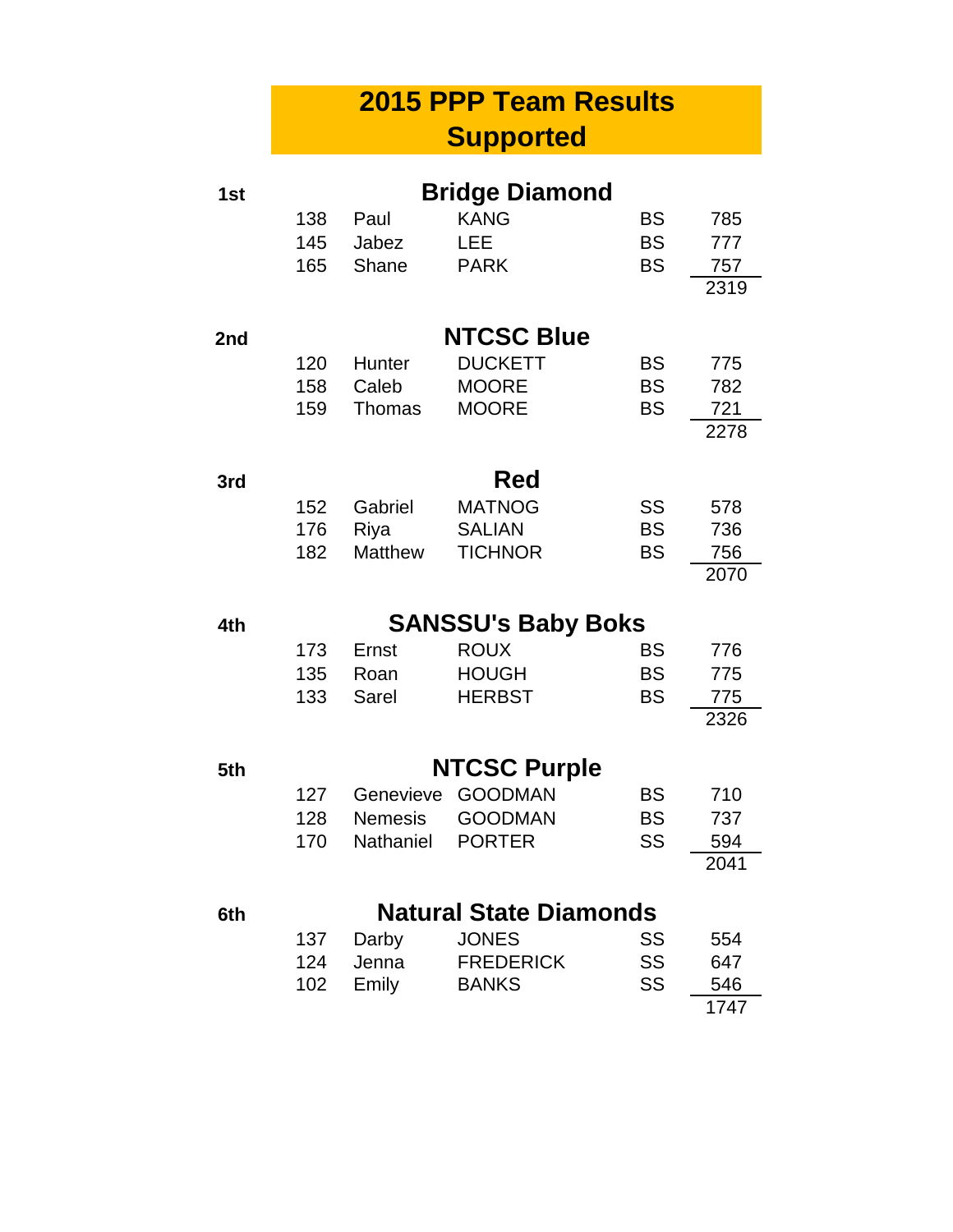#### **2015 PPP Team Results International Standing**

| 1st |     |                 | <b>Blue</b>         |           |      |
|-----|-----|-----------------|---------------------|-----------|------|
|     | 104 | Kevin           | <b>BENNETT</b>      | IS        | 717  |
|     | 149 | Isabel          | <b>MACAULAY</b>     | IS        | 718  |
|     | 267 | Vladlen         | <b>VRONSKY</b>      | IS.       | 720  |
|     |     |                 |                     |           | 2155 |
| 2nd |     |                 | <b>Bridge Gold</b>  |           |      |
|     | 139 | <b>Chris</b>    | <b>KIM</b>          | IS        | 722  |
|     | 268 | Catherine       | <b>YIM</b>          | <b>IS</b> | 694  |
|     | 269 | Nicole          | <b>YIM</b>          | <b>IS</b> | 696  |
|     |     |                 |                     |           | 2112 |
| 3rd |     |                 | <b>RRMC Gold</b>    |           |      |
|     | 118 | <b>Nicholas</b> | <b>DORSCHER</b>     | Jr IS     | 660  |
|     | 178 | Luke            | <b>SIMON</b>        | <b>IS</b> | 717  |
|     | 179 | Lucas           | <b>STECKLER</b>     | IS        | 648  |
|     |     |                 |                     |           | 2025 |
| 4th |     |                 | <b>Bridge Super</b> |           |      |
|     | 140 | Madison         | <b>KIM</b>          | IS        | 670  |
|     | 143 | Christina       | <b>LEE</b>          | IS.       | 569  |
|     | 144 | David           | LEE                 | Jr IS     | 663  |
|     |     |                 |                     |           | 1902 |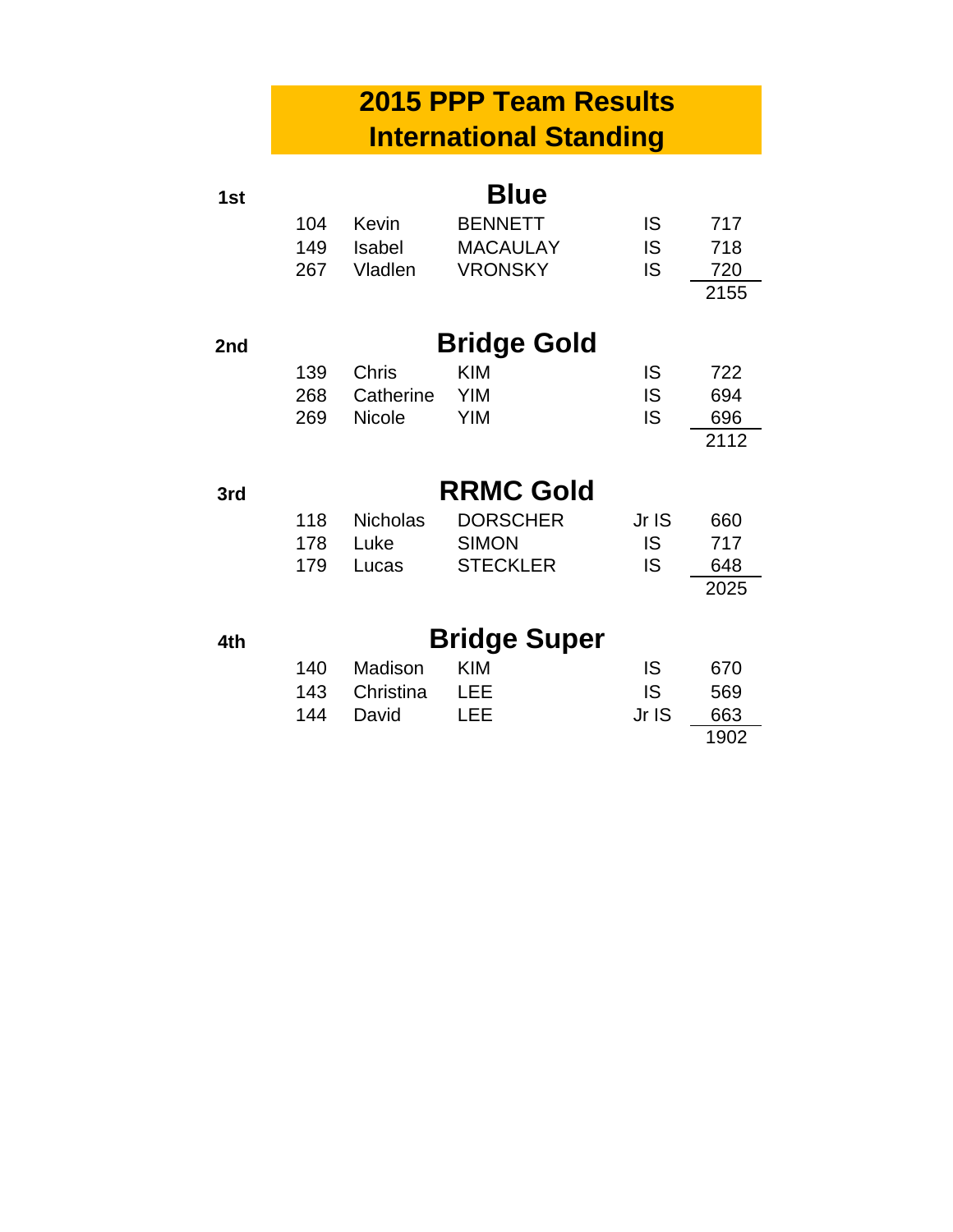|     |                   |                                         | <b>2015 PPP Team Results</b><br><b>Mixed</b>                                       |                                     |                                   |
|-----|-------------------|-----------------------------------------|------------------------------------------------------------------------------------|-------------------------------------|-----------------------------------|
| 1st | 153<br>114<br>181 | Anthony<br>Chyanne<br>Cyrus             | MO 4H<br><b>MCCOLLUM</b><br><b>DAVIS</b><br><b>TERRELL</b>                         | IS<br><b>IS</b><br><b>BS</b>        | 746<br>675<br>776                 |
| 2nd | 126<br>154<br>177 | Samuel<br><b>Brandon</b><br><b>Jack</b> | Yellow<br><b>GENS</b><br><b>MCDONALD</b><br><b>SEIFERT</b>                         | <b>IS</b><br><b>BS</b><br><b>IS</b> | 2197<br>701<br>754<br>721<br>2176 |
| 3rd | 125<br>141<br>266 | Cian<br>Ada<br>Caroline                 | <b>Green</b><br><b>GANLY</b><br><b>KORKHIN</b><br><b>TROMBLEY</b>                  | <b>IS</b><br><b>BS</b><br><b>IS</b> | 693<br>765<br>717<br>2175         |
| 4th | 131<br>142<br>150 | Zachary<br>Luke<br>Keli                 | <b>NTCSC Black</b><br><b>GUEST</b><br><b>KUCERA</b><br><b>MANEGDEG</b>             | IS<br>SS<br><b>IS</b>               | 701<br>650<br>730<br>2081         |
| 5th | 123<br>161<br>160 | Antoinette<br>Tharina<br>Anton          | <b>SANSSU's Cheetahs</b><br><b>FOUCHE</b><br><b>OPPERMAN</b><br><b>OLDE OLTHOF</b> | IS<br>SS<br>SS                      | 649<br>723<br>684<br>2056         |
| 6th | 110<br>130        | Alexandro<br>Tavlor                     | <b>NTCSC Red</b><br><b>CHOI</b><br>GUEST                                           | SS<br>IS.                           | 612<br>714                        |

130 Taylor GUEST IS 714 Alexa HALVERSON IS 722  $\frac{722}{2048}$ 

#### **7th SANSSU's Rhinos**

|     | 171 Tiaan   | <b>PRIFM</b>         | <b>IS</b> | 663 |
|-----|-------------|----------------------|-----------|-----|
|     | 180 Claudio | SURMON               | IS.       | 690 |
| 134 |             | De Marco HOLTZHAUSEN | SS.       | 694 |